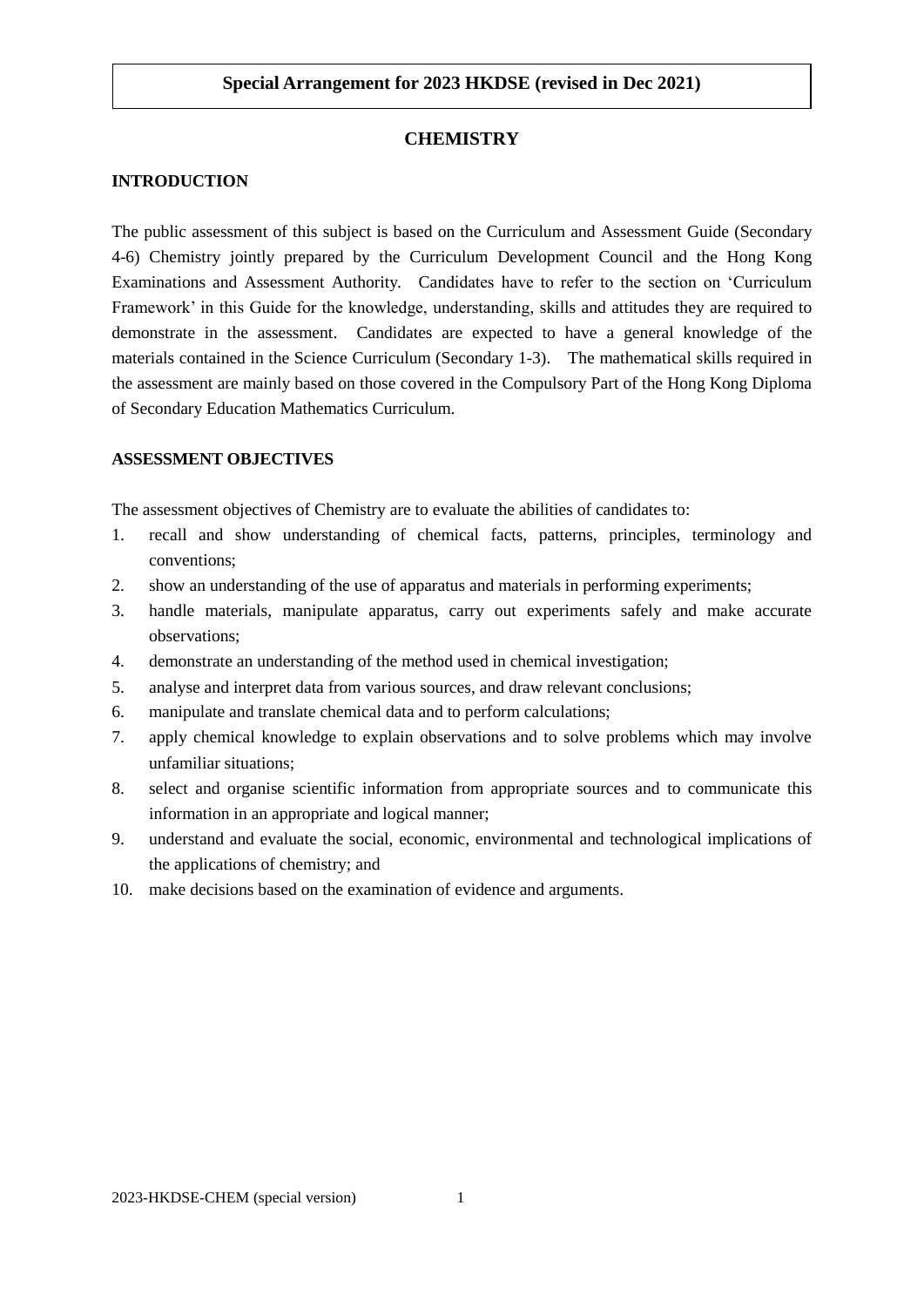### **MODE OF ASSESSMENT**

The public assessment of Chemistry consists of a public examination component and a school-based assessment component as outlined in the following table:

| Component                                 |                    |                                   | Weighting               | Duration              |
|-------------------------------------------|--------------------|-----------------------------------|-------------------------|-----------------------|
| Public<br>Examination                     | Paper 1            | Compulsory part of the curriculum | $60\% \rightarrow 75\%$ | 2 hours<br>30 minutes |
|                                           | Paper <sub>2</sub> | Elective part of the curriculum   | $20\% \rightarrow 25\%$ | 1 hour                |
| School-based Assessment (SBA) (CANCELLED) |                    |                                   | 20%                     |                       |

### **PUBLIC EXAMINATION**

Paper 1 comprises two sections: A and B. Section A consists of multiple-choice questions and carries  $\frac{18}{12.5\%}$  of the subject mark. Section B includes short questions, structured questions and essay questions, and carries  $\frac{42\%}{52.5\%}$  of the subject mark. In each of the sections A and B, Part I will set questions mainly on topics I to VIII of the curriculum, while Part II mainly on topics IX to XII. Candidates have to attempt **all** questions in this paper.

Paper 2 consists of structured questions and carries  $\frac{20\%}{25\%}$  of the subject mark. Candidates are required to answer the questions on the 2 electives selected.

#### **SCHOOL-BASED ASSESSMENT (SBA)** (CANCELLED)

School-based assessment (SBA) is compulsory for **all** school candidates. Candidates will be assessed by their teachers on their performance of a wide range of skills involved in practical work throughout S5 and S6. Candidates are required to perform a stipulated amount of practical work, which may include designing experiments, reporting and interpreting experimental results, etc. The work should be integrated closely with the curriculum and form a part of the normal learning and teaching process. Apart from these, candidates may also be required to design and conduct a group-based experimental investigative study with a view to solving an authentic problem. They are expected to make use of their knowledge and understanding of chemistry in performing such an investigative study, through which their generic skills, practical skills, process skills and reporting skills, etc. would be developed and assessed.